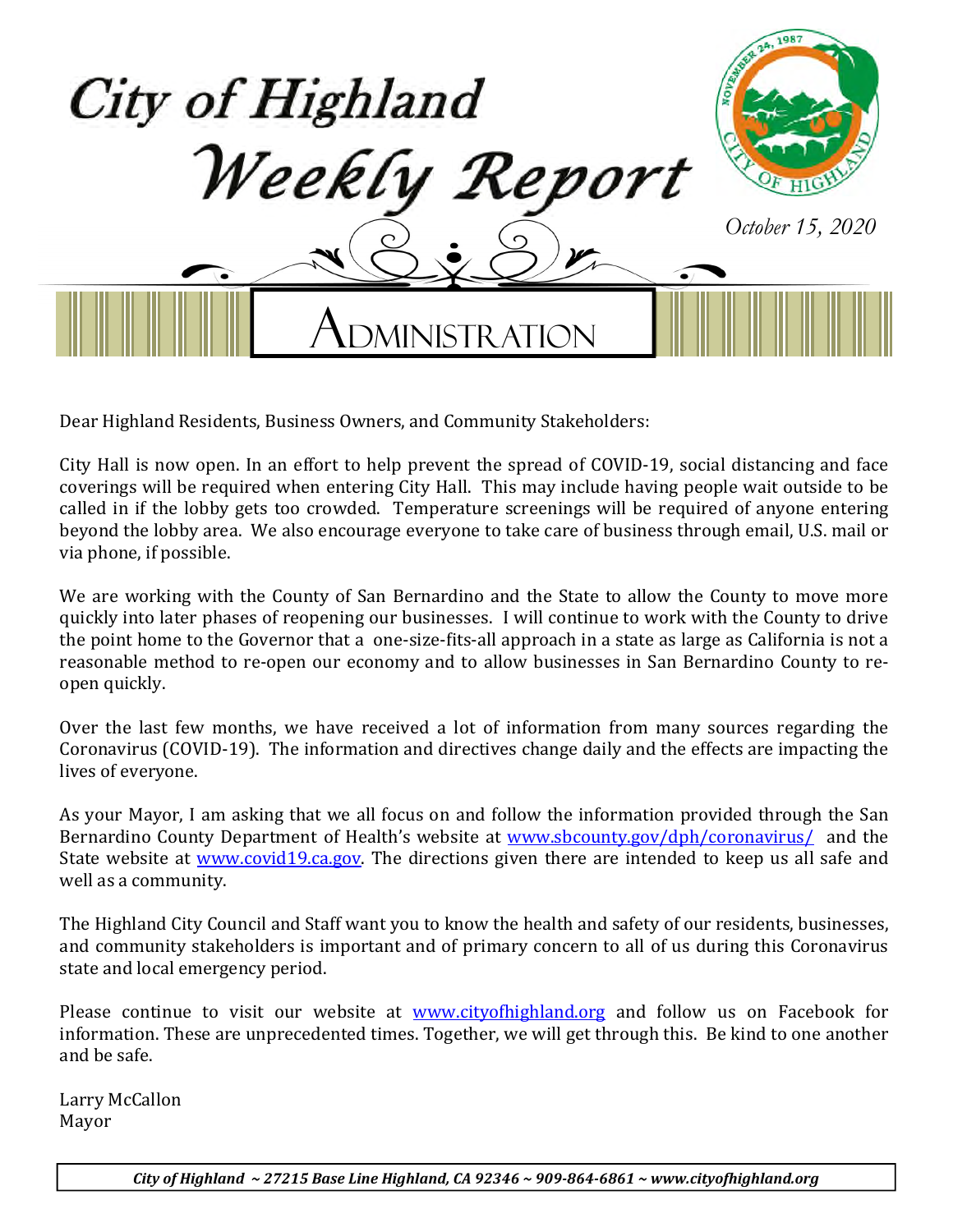

Estimados residentes de Highland, propietarios de negocios y partes interesadas de la comunidad:

El Ayuntamiento ya está abierto. En un esfuerzo por ayudar a prevenir la propagación de COVID-19, se requerirá mantener distancia social y cubre bocas al entrar en el Ayuntamiento. Esto puede incluir que las personas esperen afuera para ser llamados si el pasillo se llena demasiado. Se requerirán exámenes de temperatura para cualquier persona que entre más allá del área del pasillo. También animamos a todos a ocuparse de los negocios a través de correo electrónico, correo postal de EE. UU. o por teléfono, si es posible.

Estamos trabajando con el Condado de San Bernardino y el Estado para permitir que el Condado se mueva más rápidamente en fases posteriores de reapertura de nuestros negocios. Continuaré trabajando con el Condado para llevar el punto a casa al Gobernador que un enfoque único en un estado tan grande como California no es un método razonable para reabrir nuestra economía y permitir que las empresas en el Condado de San Bernardino reabran rápidamente.

En los últimos meses, hemos recibido mucha información de muchas fuentes con respecto al Coronavirus (COVID-19). La información y las directivas cambian a diario y los efectos están afectando la vida de todos.

Como su Alcalde, pido que todos nos concentremos y sigamos la información proporcionada a través del sitio web del Departamento de Salud del Condado de San Bernardino en www.sbcounty.gov/dph/ coronavirus/ y el sitio web del estado en www.covid19.ca.gov. Las instrucciones dadas allí están destinadas a mantenernos a todos seguros y saludables como una comunidad.

El Ayuntamiento y el Personal de Highland quieren que usted sepa que la salud y la seguridad de nuestros residentes, empresas y partes interesadas de la comunidad es importante y de principal preocupación para todos nosotros durante este estado de Coronavirus y el período de emergencia local.

Por favor, continúe visitando nuestro sitio web en www.cityofhighland.org y síganos en Facebook para obtener información.

Estos son tiempos sin precedentes. Juntos, superaremos esto. Sé amable el uno con el otro y sé seguro.

Larry McCallon Alcalde

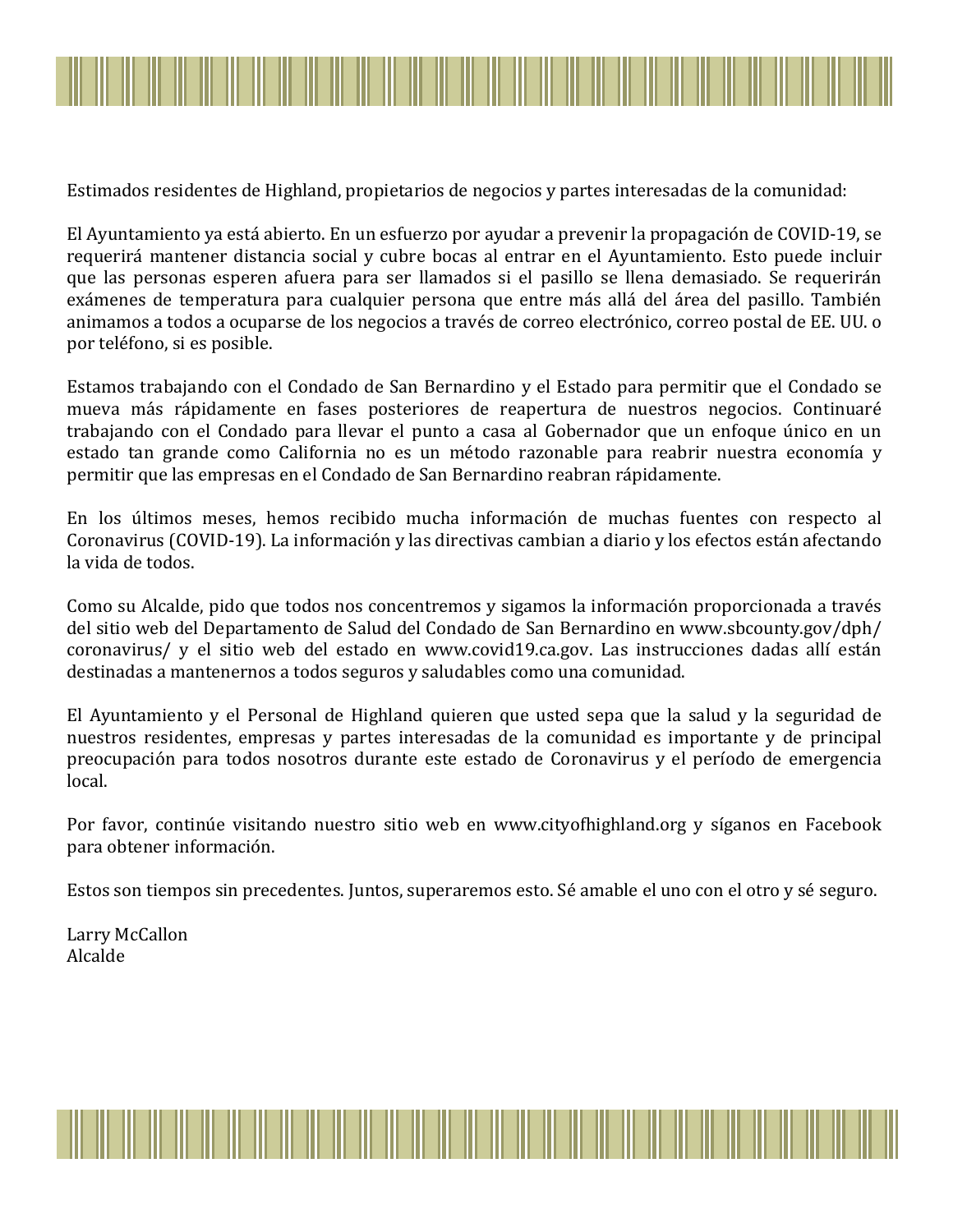## IMPORTANT PUBLIC INFORMATION

The Governor released a new one-stop website (https://covid19.ca.gov/) for COVID-19 resources. This is a substantial source of information including unemployment and paid sick leave, along with small business assistance (information specifically to be added about this tomorrow on the website).

These following specific items  $-$  Apply for Unemployment, Apply for Disability Benefits or Apply for Paid Family Leave - may be of interest to you on the following website https://www.edd.ca.gov/about\_edd/coronavirus-2019/faqs.htm.

Loan guidance for small business: https://www.sba.gov/page/coronavirus-covid-19 small-business-guidance-loan-resources

As a reminder, the CDC's oficial Coronavirus website is the best source for up-to-date information and guidance. **www.coronavirus.gov**

The County of San Bernardino has established a COVID-19 Public Information Line. The line is in operation from 9:00am to 5:00pm, Monday to Friday. The phone number is 909-387-3911.

Please note that this line is for Public Information Only. Please contact your Health Care Provider for medical related questions.

The San Bernardino County Department of Public Health (DPH) continues to work with the Centers for Disease Control and Prevention (CDC) and the California Department of Public Health (CDPH) to respond to reports of Novel Coronavirus 2019 (COVID-19) as the situation is quickly evolving.

Residents of San Bernardino are encouraged to stay home as much as possible while only participating in essential activities, such as critical work functions and shopping for necessities. We know these measures are challenging, but social distancing will help to protect all of our communities. We encourage older adults and those with chronic medical conditions to take additional precautions to avoid getting sick with the disease.

Please visit http://wp.sbcounty.gov/dph/coronavirus/ for additional updates and information.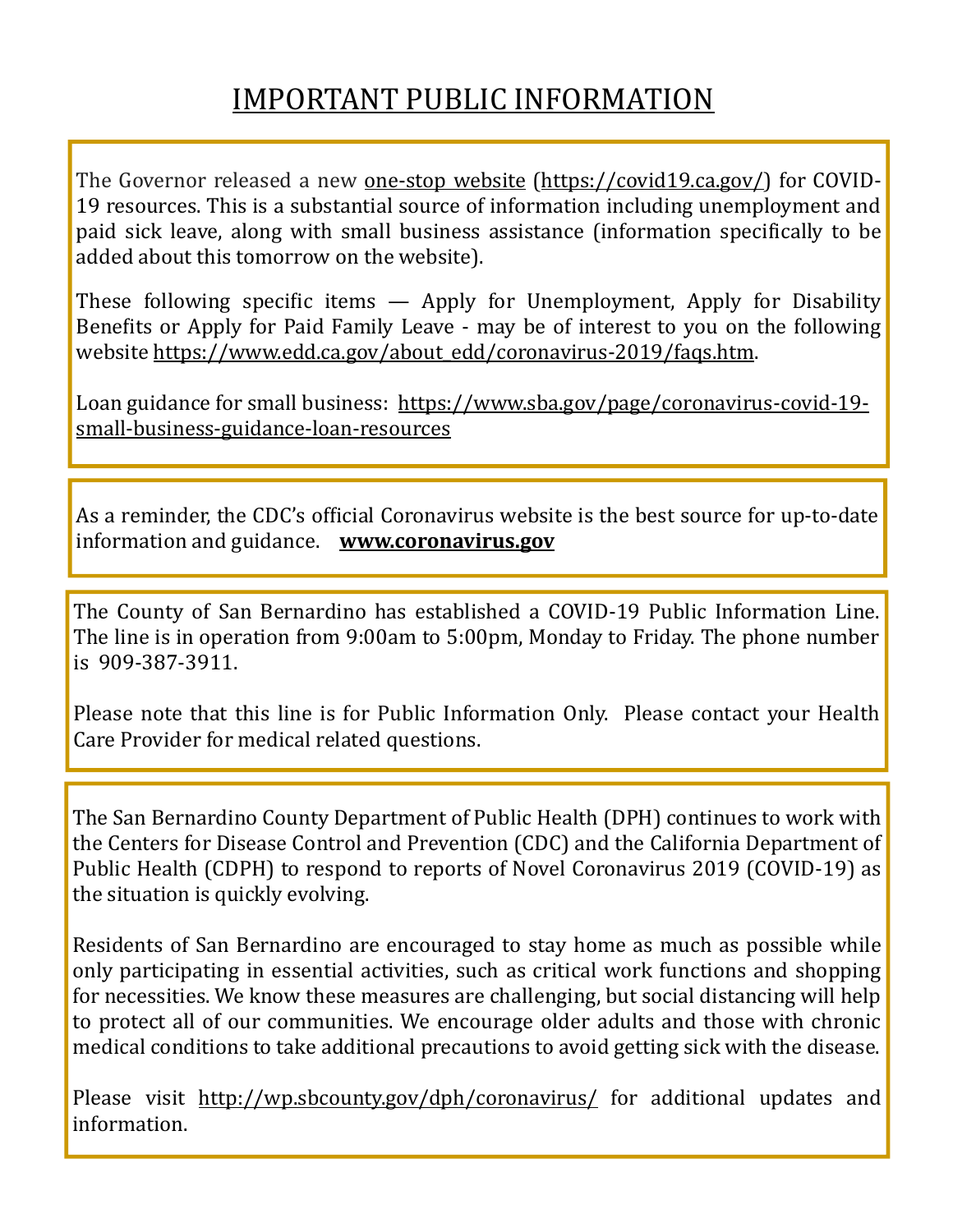

# **RE-PETE WISDOM OF THE WEEK**

# San Bernardino County Household Hazardous Waste Collection Facilities

## *ACCEPTED ITEMS*

- Motor Oil/Used Filters
- Auto & Household Batteries
- Paint Products
- Antifreeze
- Household Cleaners
- Pesticides & Fertilizers
- Medications (excluding controlled substances, separate liquids from solids)
- Home-Generated Sharps/Needles in approved container
- Fluorescent Tubes
- E-Waste (Electronic Waste) such as: TVs & Computer Monitors, CPUs, Printers, Microwave Ovens, Cell/Mobile Phones, Telephones, Space Heaters, Stereos, Radios, VCRs/DVD Players, Musical Cards, Clothes Irons
- Mercury Thermostats
- Cooking Oil

## *ITEMS NOT ACCEPTED*

- Business/Commercial Wastes
- Wastes from foreclosed properties and non-profit organizations
- Radioactive Wastes
- Medical Wastes other than Sharps
- Asbestos
- Explosives
- Reactives
- Tires, Appliances, Furniture, Air Conditioner, etc.

## *TRANSPORTATION GUIDELINES*

*Before transporting hazardous waste to a collection facility, be sure that:*

 The amount of waste transported does not exceed 15 gallons or 125 lbs. per visit in containers no larger than 5 gallons.

 The waste is properly labeled as to its contents or in its original container.

 The containers are sound, not leaking and sealed.

 Wastes are placed securely in the vehicle for safe transport.

 The contents of the container are the same as stated on the label. If not, cover up the label and write the name of its contents.

## Did you know that used motor oil and filters are 100% recyclable?

## *Collection Facility Information*

San Bernardino County Fire Department Household Hazardous Waste Program

909 -382-5401 or 1-800-OILY-CAT (1-800-645-9228)

2824 East "W" Street San Bernardino, CA 92408 Monday to Friday 9am to 4pm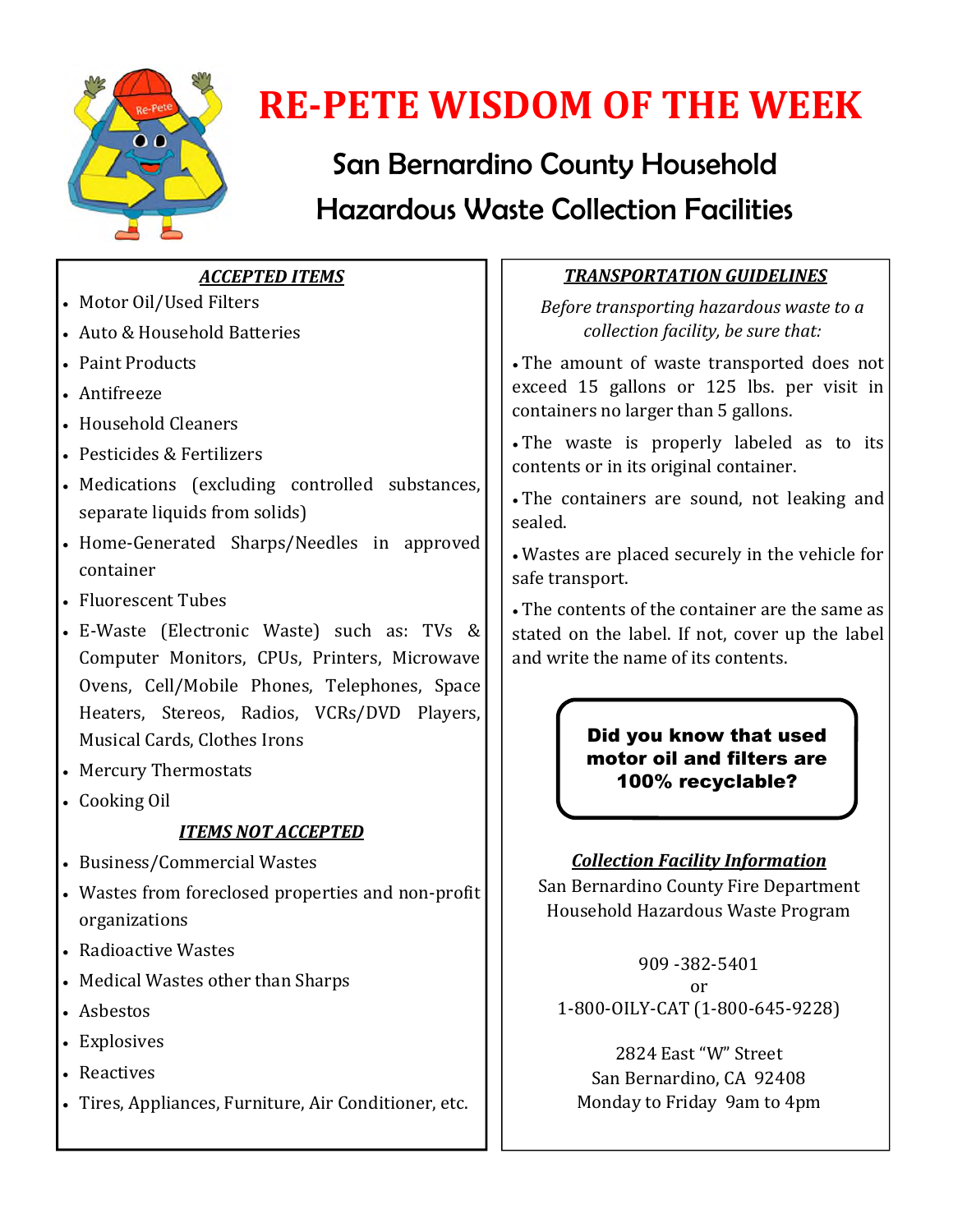

# *REPETE AND BURRTEC WOULD LIKE YOU TO KNOW...*

## For Disposal of Large or Bulky Items

**Burrtec** provides *four* residential curbside large or bulky item collections (maximum of *5 items* per collection) during a 12-month period at no extra charge. Please call at least 24 hours in advance to schedule your bulky item pick up. Large or bulky items include: scrap metal, wood, old appliances, furniture, televisions, computer monitors, refrigerator or freezer, tree branches, mattresses, etc.

*Avoid Blue Barrel Contamination!* Contamination happens when non-recyclable items are mixed in with recyclables Items. Paper smeared with food or grease cannot be processed with clean paper and can ruin a newly made product if it is not caught before it goes to the factory.

Too much contamination is the reason manufacturers reject tons of recyclable paper each year. Help Highland keep their recycling clean and free from trash and contamination. Doing so improves rates, quality of recyclables and lessens the amount of material going to the landill.

## *Recyclable Items Include…*

- Milk, juice, soda and water bottles Newspaper (with Inserts)
- Yogurt, dairy and margarine tubs Magazines / Catalogs
- Shampoo and conditioner bottles Junk mail (remove free samples)
- Detergent and fabric softener bottles White & colored paper
- Clean garden pots or flats Brown paper bags
- 

## **ALUMINUM & TIN (labels may stay on) CARDBOARD**

- Steel or tin cans (e.g. tuna cans) •Cardboard
- 
- 
- Aluminum food & soda cans •Milk cartons

### **PLASTICS NO. 1-7 MIXED PAPER & NEWSPAPER**

- 
- 
- 
- 
- 
- Styrofoam food containers Envelopes with plastic window
	- Wrapping paper

- 
- Pin tins Cardboard (soda/beverage carriers)
- Aluminum foil Aluminum foil Aluminum foil Binboard (e.g. cereal boxes)
	-

### **GLASS (remove lids from jar, labels may stay on)**

- Glass bottle / jars (any color)
	- Mason jars (any color)



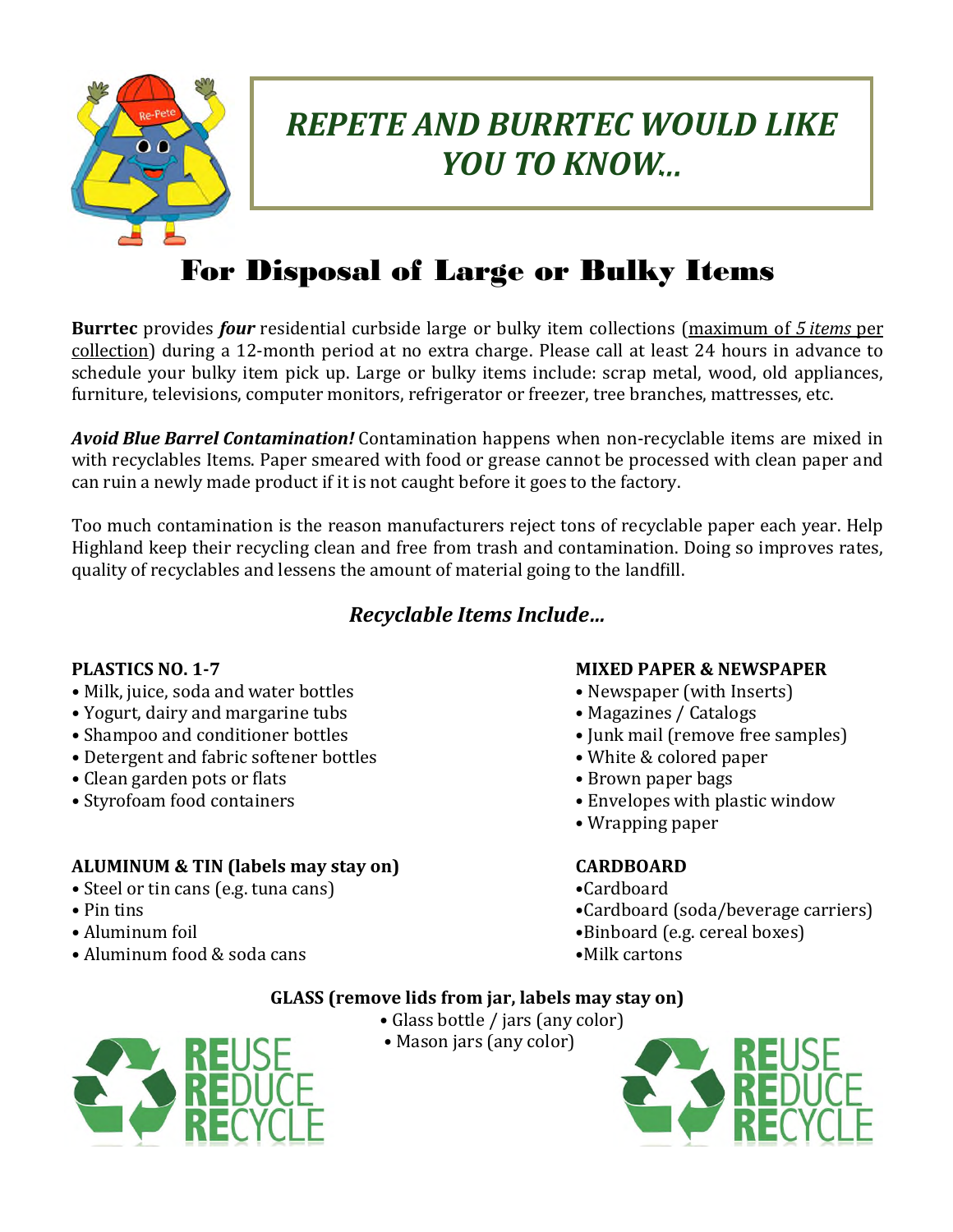



ity of Highland Volunteers are reliable, dedicated and very active. During this time, while regular City meetings, gatherings, projects, and events have been cancelled you may ind yourself wanting to help the community in other ways. California Volunteers (Ofice of the Governor) has issued several different ways that you can help in the community while still maintaining COVID-19 guidelines. In addition to the information below, several organizations have initiated virtual volunteerism efforts. You can also find a plethora of information on the California Volunteers website: www.californiavolunteers.ca.gov

#### *COVID-19 and VOLUNTEERING - CALLING HEALTHY CALIFORNIANS!*

Every healthy Californian can safely help their community during these dificult times. Here are some ways you can make a difference:

*DELIVER ME* — Vulnerable seniors are at greatest risk amid COVID-19. Let's help keep them safe and cared for. Let's keep them safe and cared for by delivering meals to their doors. Contact your local Meals on Wheels organization, visit www.mealsonwheelsamerica.org. If your local program is not taking volunteers, consider donating non-perishable items or money.

*DONATE TO A SHELTER OR FOOD BANK* **-** During this time organizations are running low on food items, help them stay well stocked for those in need. Visit www.serve.ca.gov to find one near you.

*VOLUNTEER AT A FOOD BANK -* Food Banks are at the frontlines keeping vulnerable Californians connected to food and they need your help. Food banks are in great need of volunteers, food donations, and funds. Visit California Association of Food Banks at www.CAfoodbanks.org

*WELLNESS CHECKS* **-** Now more than ever, it is important that we safely check in on our neighbors and older adults. You can help make sure that your community is well taken care for.

*DONATE BLOOD -* Donated blood has decreased dramatically. Blood donation is essential to ensuring the health of our communities. Healthy, eligible donors are urged to come out and give to ensure there's lifesaving blood on the shelves for those who need it most. Thank you to those who have answered the call to donate blood amid the COVID-19 outbreak. The need for blood is constant, make an appointment today.

Visit LifeStream: www.lstream.org or the American Red Cross: www.redcrossblood.org. Information courtesy of www.californiavolunteers.ca.gov. You may also visit www.serve.ca.gov for more information.

Please don't hesitate to contact Volunteer Services with any questions you may have via email or phone. You can reach Volunteer Services at 909-864-6861, ext. 203 or dmoreno@cityofhighland.org. I appreciate your patience and understanding as we all work together to minimize the impact and spread of COVID-19.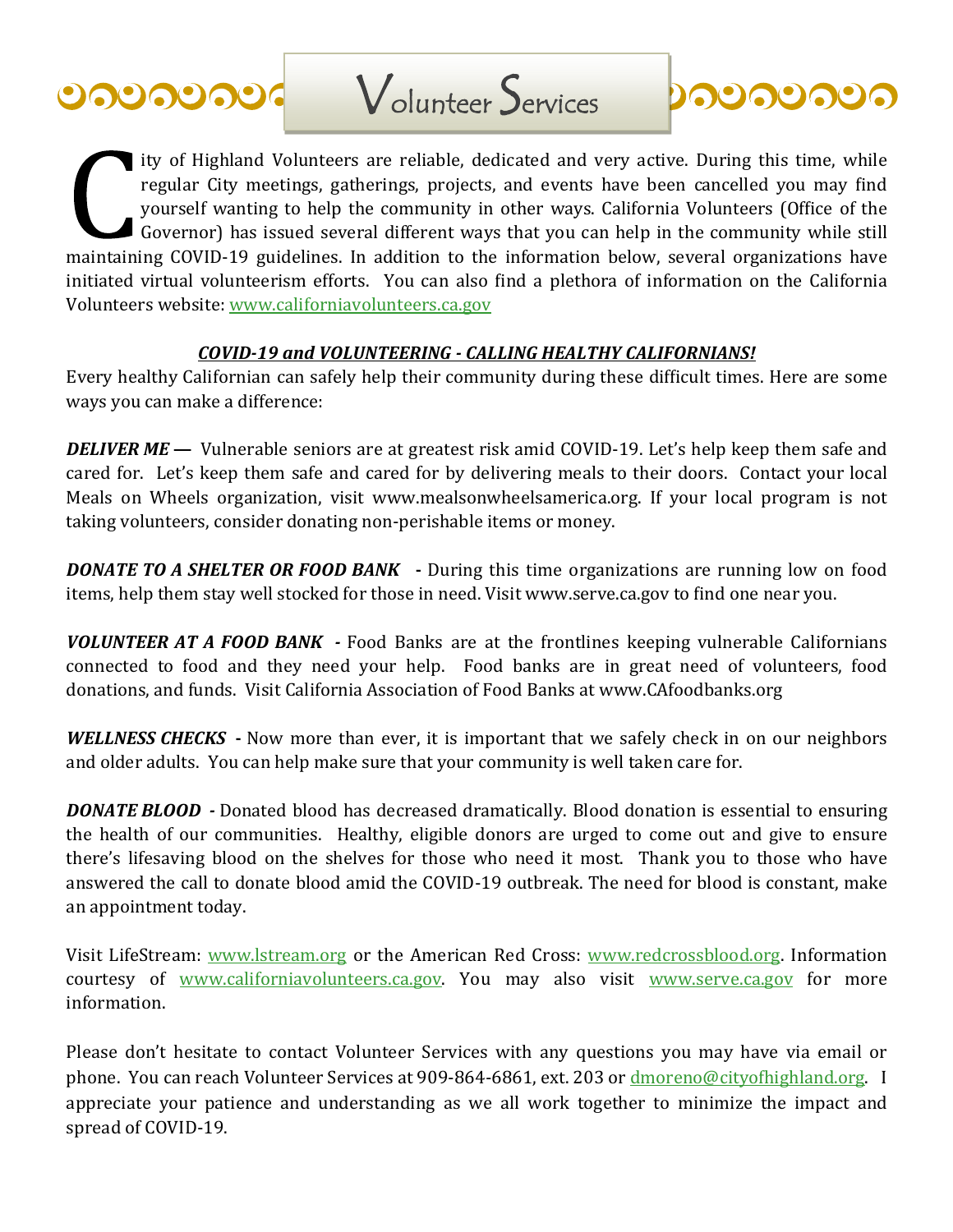

**During the period of October 5, 2020 through October 9, 2020**, grafiti was made known to Public Works staff by the following means and removed:

**Routine observation by Public Works:** Sterling Avenue & Fisher Street, Sterling Avenue & Byron Street, YMCA, Highland Community Park, 9<sup>th</sup> Street & Bonnie Avenue, Palm Avenue & Main Street, 7100 Victoria Avenue, 14th Street & Victoria Avenue, Guthrie Street & Base Line, Boulder Avenue & Eucalyptus Drive, Lankershim Avenue & 9<sup>th</sup> Street, Sterling Avenue & Jane Street, 7150 Victoria Avenue, 7351 Victoria Avenue, 6th Street & Lankershim Avenue, Central Avenue & 9th Street, Greenspot Iron Bridge, Greenspot Road & Alta Vista, Base Line & Victoria Avenue

**Called Into Hotline:** 27057 9th Street, 27281 Base Line, Weaver Street & Canyon Springs LMD#13, Shell Gas, Highland Storage

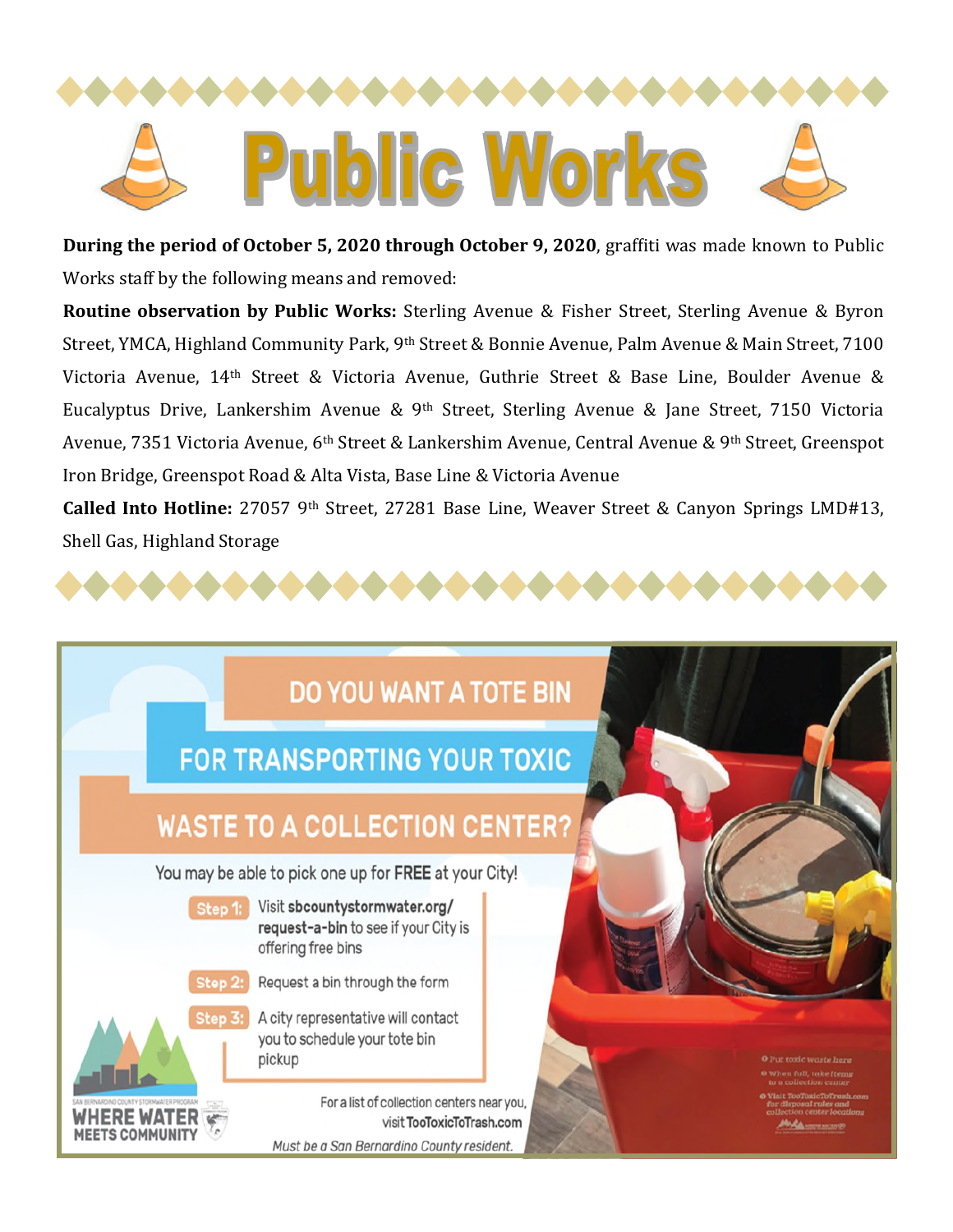## **HIGHLAND SENIOR GROCERY DELIVERY PROGRAM**

The City of Highland is excited to announce the launch of our Senior Grocery Home Delivery Program.

This new program can assist Highland's senior residents with obtaining grocery delivery straight to their doorstep! The program will cover the cost of an annual membership to a local grocery home delivery service for qualifying applicants. Income eligibility applies.

> To find out if you qualify, please contact Denise Moreno at 909-864-6861, ext. 203 or email dmoreno@cityohighland.org

> > This program is funded by the Federal CDBG COVID-19 Cares Act.





| <b>SEPTEMBER 2020 REPORT</b>            |                     |
|-----------------------------------------|---------------------|
| <b>VIOLATION TYPE</b>                   | <b>CASES OPENED</b> |
| <b>Contacts made Regarding Vagrancy</b> | 10                  |
| <b>Yard Sale Violation Contacts</b>     | 6                   |
| Inoperable Vehicles                     |                     |
| <b>Unpermitted Business</b>             |                     |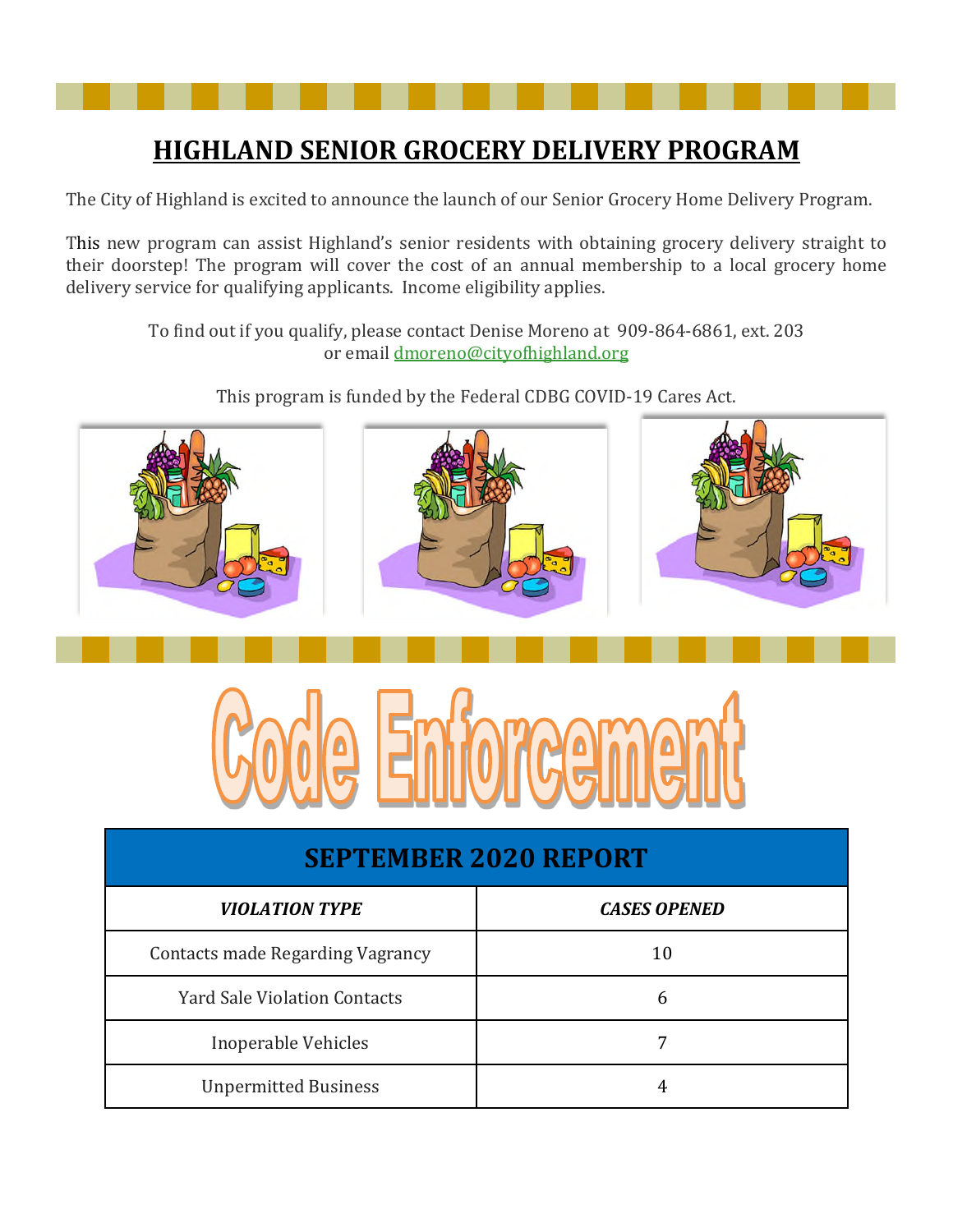# **MAKE YOUR PET'S BUSINESS, YOUR BUSINESS!**

# **STEP1**



**Attach canister to leash** so you'll have your doggie bags when you need them.

# **STEP 2**



Pick up after your pet. Dog waste is not fertilizer!

# **STEP 3**



Throw it in a trash can. Keep harmful bacteria away from our streets and storm drains.



Every part contributes to a clean, beautiful County. Visit sbcountystormwater.org/pet for more information.

# **PROTECT YOUR COMMUNITY KEEP TRASH OUT OF OUR STREETS**

## Step 1

Gather your used masks, gloves, and wipes



Place the used items in a bag

## Step 3

Tie or seal the bag and dispose into a trashcan

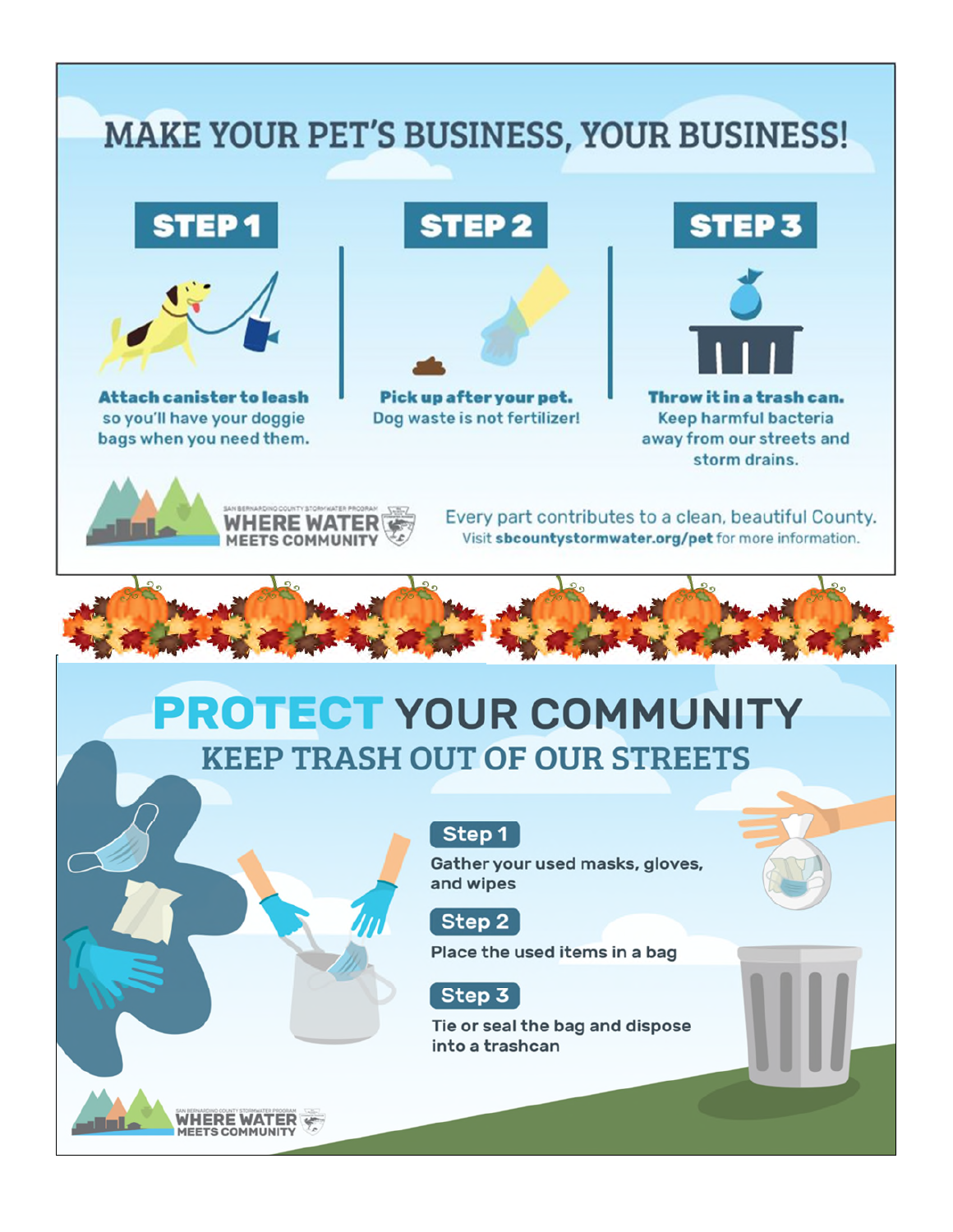

In an effort to protect public health and prevent the spread of Covid-19, public meetings will be held via teleconference and videoconference. The City of Highland encourages residents to listen to the meetings. Phone numbers will be noted on the agendas as they are distributed.

**October 20, 2020**

6pm — City Council Study Session, Donahue Council **Chambers** 

**October 27, 2020** 6pm — City Council Meeting

**November 2, 2020** 6pm — Planning Commission Study Session Meeting

**November 3, 2020** 6pm — Planning Commission Meeting

**November 10, 2020** 6pm — City Council Meeting

**November 17, 2020** 6pm — Planning Commission Meeting

**November 24, 2020** 6pm — City Council Meeting

**December 3, 2020** 5pm — Historic & Cultural Preservation Board Special Meeting



#### *THE CITY OF HIGHLAND FACEBOOK PAGE*

The City of Highland has a new and improved Facebook page that we would like for you all to follow us on. This is where you will find important information regarding road closures and construction projects that may affect your travel time, scheduled power outages, emergencies, events such as: Community Blood



Drives, Highland Improvement Team projects, Compost Give-A-Way, Used Oil Filter Exchange & Recycling Events and much more. Please "Like" City of Highland - City Hall (https://www.facebook.com/ cityofhighland.cityhall) as the official page.



Created by: Lissette Nock